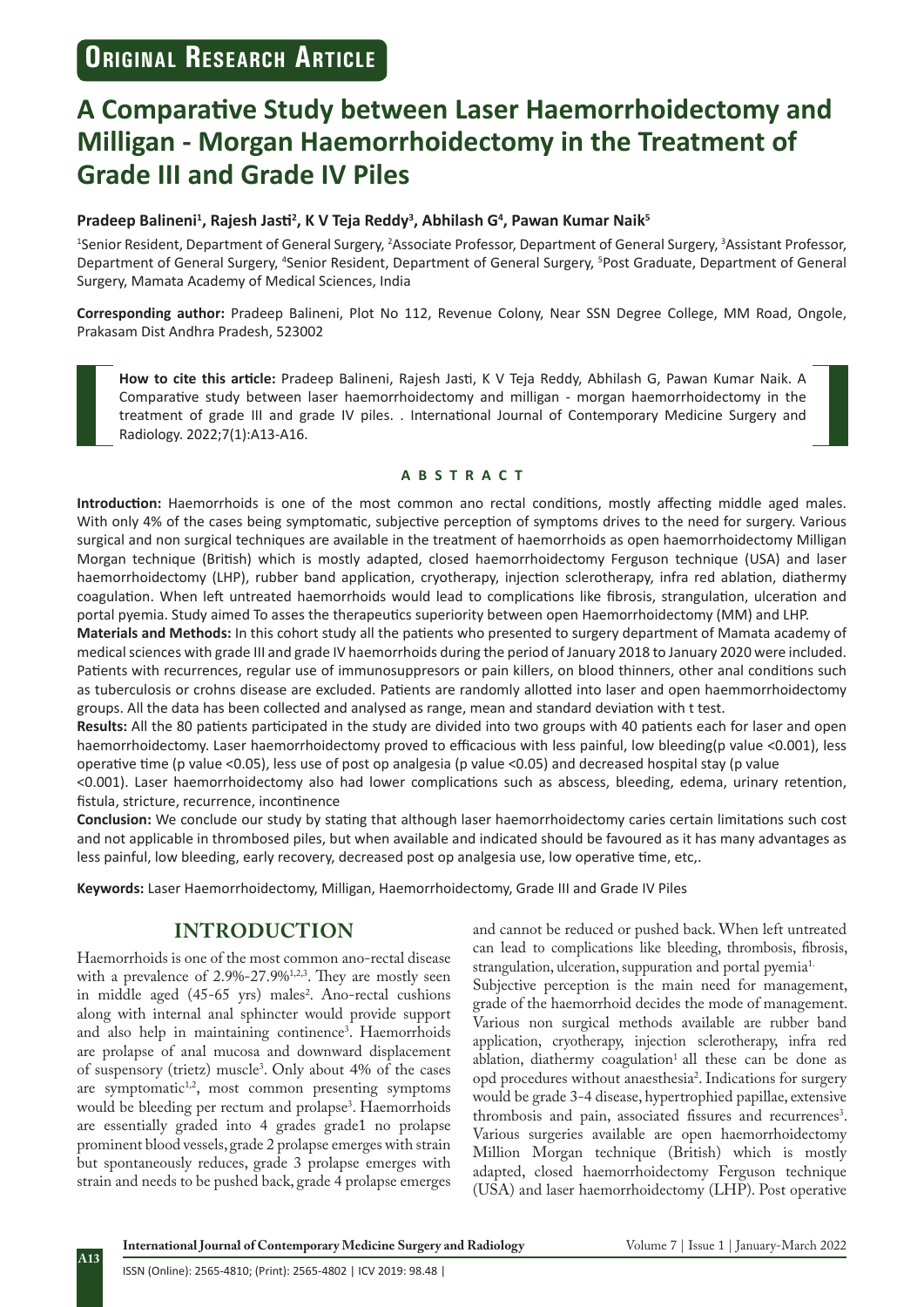pain and other complications like bleeding, abscess, urinary retention, fistula formation, fissure, stenosis and incontinence have led to the development laser haemorrhoidectomy<sup>1,2,5</sup>. Comparatively LHP has advantages of less painful, low blood loss, accelerated wound healing, faster return to work<sup>3,4,6</sup>.

#### **Aims and objectives**

- To asses the therapeutics superiority between open Haemorrhoidectomy (MM) and LHP.
- To compare the post operative complications between the procedures
- To define the therapeutic indications for both the procedures

# **MATERIAL AND METHODS**

In this cohort study that was conducted in the department of General surgery, Mamata academy of medical sciences from November 2019 to June 2021, a total of 80 patients were involved. All the patients with symptoms of bleeding per rectum and prolapse went through a careful history taking and peer rectal examination. After taking a detailed written informed consent from the dean, ethics committee of institution and patients, those patients diagnosed with grade 3 and grade 4 haemorrhoids were included in the study, except for those who got excluded by exclusion criteria which are recurrences, regular use of immunosuppresors or pain killers, on blood thinners, other anal conditions such as tuberculosis or crohns disease.

Patients were randomly assigned randomly in to both the groups i.e. LHP and open groups. Under spinal anaesthesia patient in lithotomy position after per rectal examination and proctoscopy, 'V' incision is made at the muco-cutaneous junction prolapsed tissue is dissected of the sphincter

| Pain<br>(VAS) | Post op day 1 |    | Post op day 30 |    |
|---------------|---------------|----|----------------|----|
|               | LHP           | MМ | LHP            | МM |
| $0 - 2$       |               |    | 40             |    |

complex pedicle is ligated with absorbable suture and excised and wound is left open in open haemorrhoidectomy. In LHP after placing patient in lithotomy position a stab incision is made and the holmium laser probe is introduced parallel to the so that not to injure the mucosa, after reaching up to the dentate line laser shots are released in a pulsed manner for 10 seconds each so that to minimise the damage to peri arterial healthy tissue.

Various variables such as post operative pain, operative time, blood loss, hospital stay are recored. Pain score is recorded using a visual assessment scoring where 0 is no pain and 10 is extremely painful. All the data recorded are analysed with range, mean and standard deviations. T-test is used to draw the statistical significance of the analysed data.

## **RESULTS**

In this study majority of patients were middle age group between 30-50 years (71%), <30 years (10%) and >50years (19%) with a male sex dominance of 68%. Bleeding per rectum is the main presenting complaint with 62% of patients other complaints included prolapse (21%) and painful defecation (17%). Almost all the patients included has a history of constipation other co-morbid conditions noted in the study hypothyroidism (30 patients), diabetes mellitus (10patients) and hypertension (6patients).

When compared to patients who have undergone open procedure patients who had LHP showed less pain immediate post op period with 5 in 0-2 pain score to 0 in open group, 35 in 2-6 score in comparison to 23 in open group and 0 patients above 6 when 17 in the open group. LHP group showed better pain tolerance after 1 month of follow up also with all 40 patients having 0-2 pain score on vas system whereas in open group 31 patients had 0-2 and 9 had 2-6 score. Other parameters such as operative time p value <0.05, blood loss p value <0.001, post op analgesia p value <0.05, hospital stay p value <0.001 also statistically proved LHP to be a better alternative to conventional and well adapted open procedure. Early complications such

| <b>Factors</b>    | <b>LHP</b>     | <b>MM</b>     | P value |
|-------------------|----------------|---------------|---------|
| Ot time           | $15.60 + 3.8$  | $32.50 + 5.6$ | < 0.05  |
| <b>Blood loss</b> | $12.10+2.3$    | $25.60 + 3.5$ | < 0.001 |
| Post op analgesia | $2.76 + 2.10$  | $7.35 + 2.86$ | < 0.05  |
| Hospital stay     | $10.80 + 1.06$ | $29.25 + 3.8$ | < 0.001 |

| <b>Early complications</b> | LHP | <b>MM</b> |
|----------------------------|-----|-----------|
| Abscess                    |     |           |
| Bleeding                   |     |           |

| Edema              |  |
|--------------------|--|
| Urinary retention  |  |
| Late complications |  |
| Fistula            |  |
| Stricture          |  |
| Recurrence         |  |
| Incontinence       |  |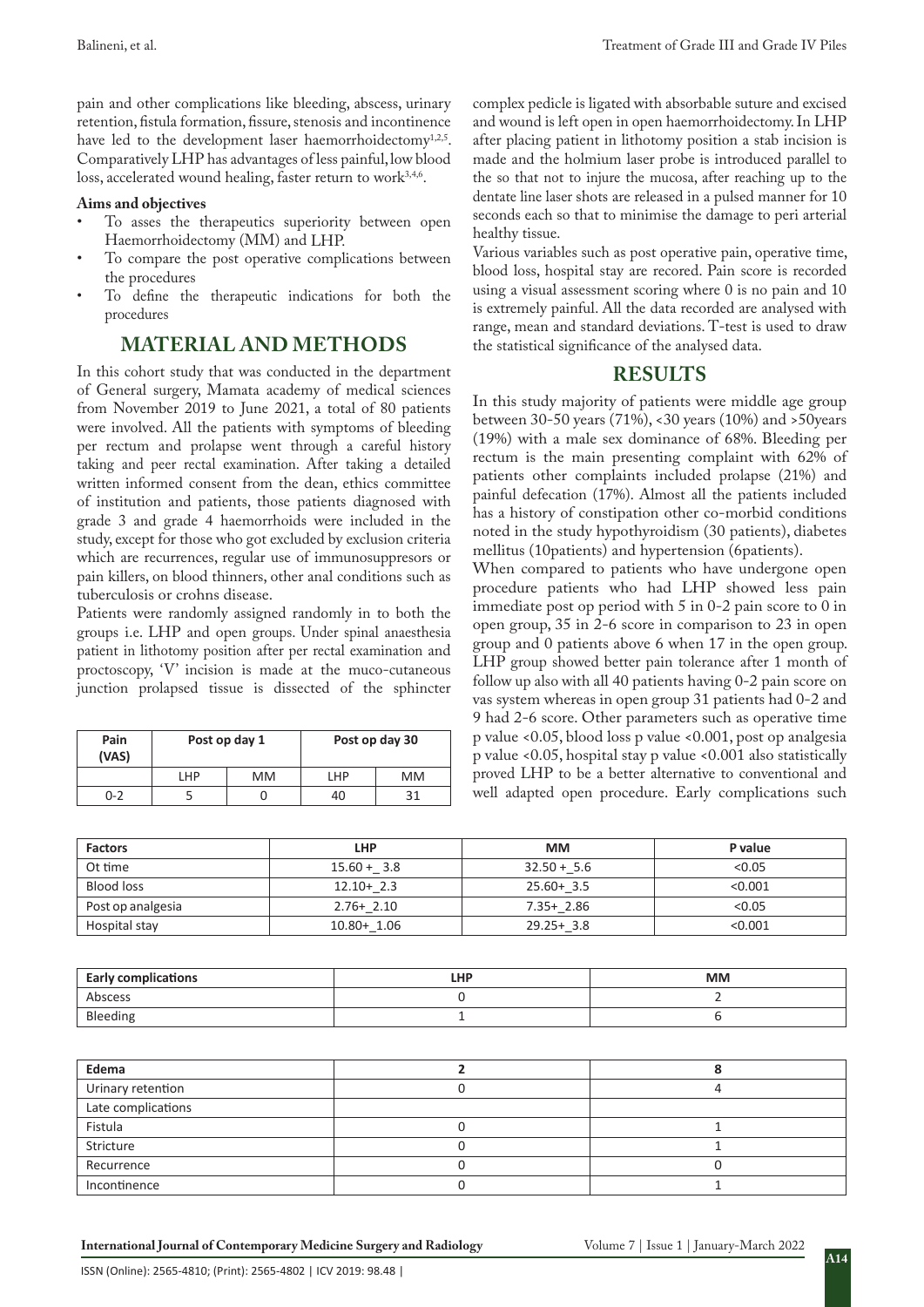| Study                             | <b>Advantages of LHP</b>                                                                                       | No difference                                                                                                                            | <b>Disadvantages of LHP</b>            |
|-----------------------------------|----------------------------------------------------------------------------------------------------------------|------------------------------------------------------------------------------------------------------------------------------------------|----------------------------------------|
| Sandra andkeshavarz <sup>9</sup>  | Less painful<br>$\bullet$<br>Low bleeding<br>٠<br>Hospital stay<br>٠<br>Post op analgesia<br>$\bullet$         | Urinary retention<br>٠<br>Wound infection<br>٠<br>Regression of haemmoroids<br>٠<br>Improvement of clinical signs after<br>٠<br>6 months |                                        |
| Naderan et.al <sup>10</sup>       | Operative time<br>٠<br>Less painful<br>٠<br>Regression ofhaemmoroids<br>٠                                      |                                                                                                                                          | Thrombosis of external<br>haemmorhoids |
| Maloku et.al <sup>2</sup>         | Less painful<br>٠<br>Operative time<br>٠                                                                       |                                                                                                                                          |                                        |
| Jahanshahi et.al <sup>11</sup>    | Less painful<br>$\bullet$<br>Low bleeding<br>$\bullet$<br><b>Anal Stenosis</b><br>٠<br>Recurrence<br>$\bullet$ |                                                                                                                                          |                                        |
| Karahaliloglu et.al <sup>12</sup> | Less painful<br>٠<br>Fatser recovery                                                                           |                                                                                                                                          |                                        |
| Plapler et.al <sup>13</sup>       | Less painful<br>٠                                                                                              |                                                                                                                                          |                                        |



**Figure-2:** Complications

**A15**

as abscess, bleeding, edema, urinary retention and late complications as fistula, stricture, recurrence, incontinence were also compared which also proved LHP to be a low risk procedure in comparison to open procedure.

## **DISCUSSION**

In cases of haemorrhoids need for management is mainly driven by subjective perception of symptoms, mode of

management by the grade of haemorrhoids<sup>2,3,7</sup>. Due to the availability of many different modalities of management there lies a confusion in which method to be adopted2 . Post operative pain is the main reason for patients not to seek any intervention3 . Though open haemorrhoidectomy is the most widely adapted method of treatment is more painful, whereas laser procedure is less painful and also has early recovery<sup>2,8</sup>.

This study had showed the mean operative time is lesser in laser procedure (15.60±3.8) compared to open procedure (32.50±5.6). Intra operative blood loss was also lower in the laser group (12.10±2.3) when compared to open group (25.60±3.5). Patients who underwent laser haemorrhoidectomy (2.76±2.10) needed lesser post op analgesia when compared to open surgical group (7.35±2.86). The mean hospital stay is shown to lower in the laser haemorrhoidectomy group (10.80±1.06).

In this study, three patients treated with laser haemorrhoidectomy had early complications bleeding in 1 patient and edema in 2 patients all 3 patients were treated by conservative method with packed dressing and anti inflammatories. Where as 17 patients had early complications in open group 1 patient had post operative bleeding followed by abscess, 2 patients had edema and urinary retention, 5 had bleeding, 6 patients had edema, 2 patients had urinary retention and one had abscess only. Out of 17 patients 4 (2 abscess and 2 bleeding) have been treated surgically others by conservative management. There were no cases of recurrences in the study. There were no late complications at the end of one month follow up in the study. There was one case of fistula in ano and one case of anal stricture in open group which were dealt surgically by fistulectomy and spintcherotomy respectively. There was one case of anal incontinence which was treated conservatively with physiotherapy and bulk producing foods.

Many studies also had similar results as produced in this supporting LHP to be more efficacious and with less complications in regards to pain, bleeding, operative time, early recovery, etc.

#### **CONCLUSION**

We conclude our study by stating that although laser